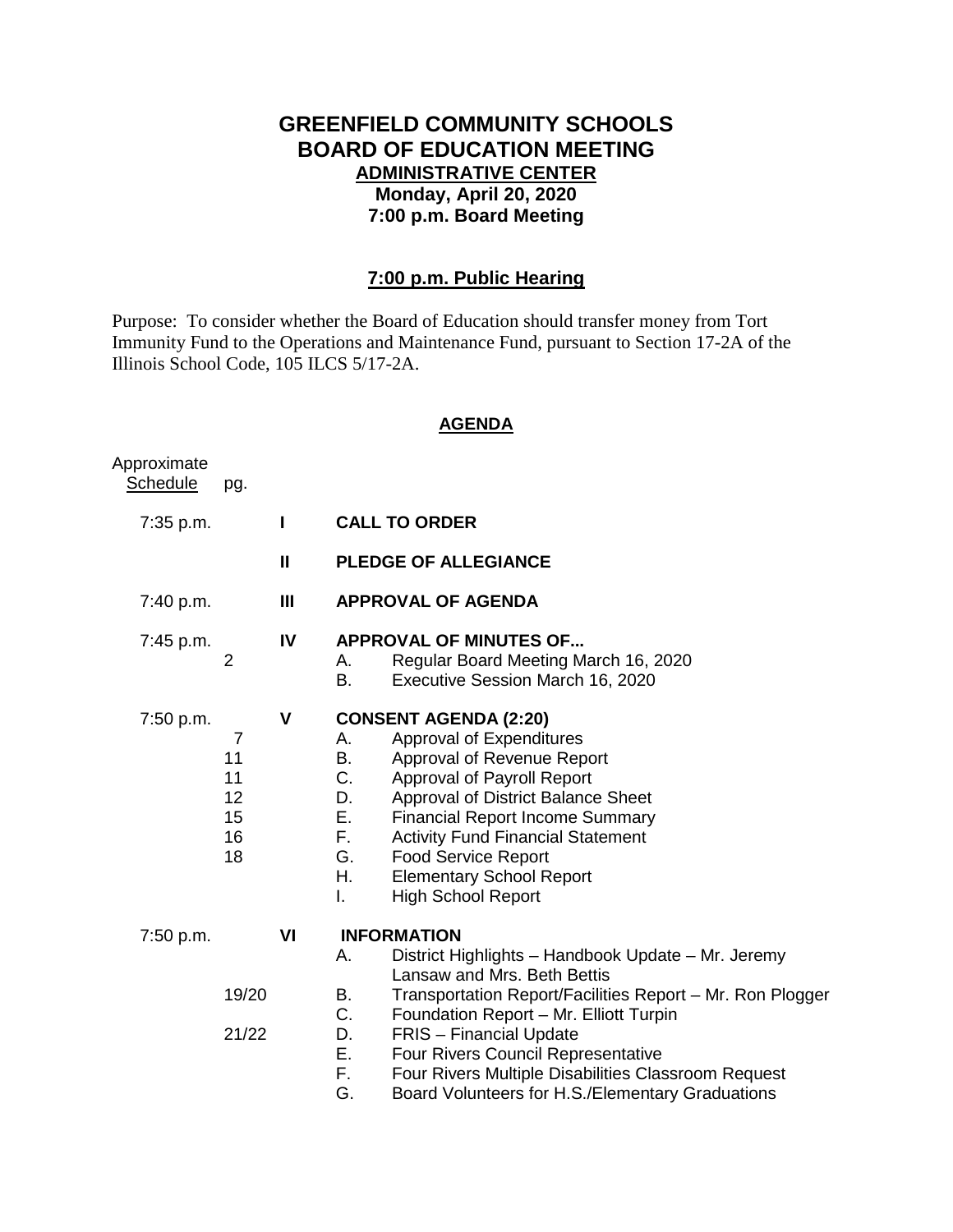|           | 23/24                   |                   | Η.                                     | 2019-2020 Final Calendar and 2020-2021 Proposed<br>Calendar - Action in May                                                                                                                                                                                                                                                                                                                                                                                                                                                                                                                                                                                                                                                                                    |  |
|-----------|-------------------------|-------------------|----------------------------------------|----------------------------------------------------------------------------------------------------------------------------------------------------------------------------------------------------------------------------------------------------------------------------------------------------------------------------------------------------------------------------------------------------------------------------------------------------------------------------------------------------------------------------------------------------------------------------------------------------------------------------------------------------------------------------------------------------------------------------------------------------------------|--|
|           | 25-28<br>29<br>30<br>31 |                   | I.<br>J.<br>K.<br>L.<br>M.             | Personnel:<br>1. Part-time Summer Maintenance<br>2. Accept Teacher Aide Resignation - Jennie<br>Grummel<br>3. Consideration and action to hire Teacher Aide -<br>Kathleen Larsen for 2020-2021 school year<br>4. Consideration and action to hire Teacher Aide -<br>Lindsey Clifford for 2020-2021 school year<br>IASB Conference -- November 2020<br>Board Policies for Information Only<br><b>IESA Renewal</b><br>Greenfield-NW Sports Coop Winter Invoice                                                                                                                                                                                                                                                                                                   |  |
| 7:55 p.m. |                         | VII               |                                        | <b>OPPORTUNITY FOR CITIZENS TO SPEAK**</b>                                                                                                                                                                                                                                                                                                                                                                                                                                                                                                                                                                                                                                                                                                                     |  |
| 8:00 p.m. |                         | <b>VIII</b><br>Α. |                                        | <b>EXECUTIVE SESSION</b><br>For the purpose of considering the appointment, employment,<br>compensation, discipline, performance, or dismissal of specific<br>employees or any other issues that may be properly considered<br>under executive session rules.                                                                                                                                                                                                                                                                                                                                                                                                                                                                                                  |  |
| 8:20 p.m. | 25-28<br>30             | IX                | А.<br>В.<br>C.<br>D.<br>Ε.<br>F.<br>G. | <b>ACTION ITEMS</b><br>Personnel:<br>1. Authorize Superintendent to Post for Part-time Summer<br>Maintenance<br>2. Accept Teacher Aide Resignation - Jennie Grummel<br>3. Consideration and action to hire Teacher Aide -<br>Kathleen Larsen for 2020-2021 school year<br>4. Consideration and action to hire Teacher Aide -<br>Lindsey Clifford for 2020-2021 school year<br>Approve Bids (Dairy and Refuse Collection)<br>Approve IESA Renewal<br>Appoint Four Rivers Council Representative and Alternate<br>Authorize Board Members, Superintendent, and/or other<br>District Staff to attend the IASB Conference in Chicago in<br>November, 2020<br>Consideration and action upon Facilities Report<br>Consideration and action upon Four Rivers Multiple |  |
|           | 32                      |                   | Η.                                     | <b>Disabilities Classroom Request</b><br>Consideration and action upon Resolution Authorizing<br>Interfund Transfer from the Tort Immunity Fund to the<br>Operations and Maintenance Fund.                                                                                                                                                                                                                                                                                                                                                                                                                                                                                                                                                                     |  |
|           |                         |                   |                                        |                                                                                                                                                                                                                                                                                                                                                                                                                                                                                                                                                                                                                                                                                                                                                                |  |

9:00 p.m. **XI CORRESPONDENCE**